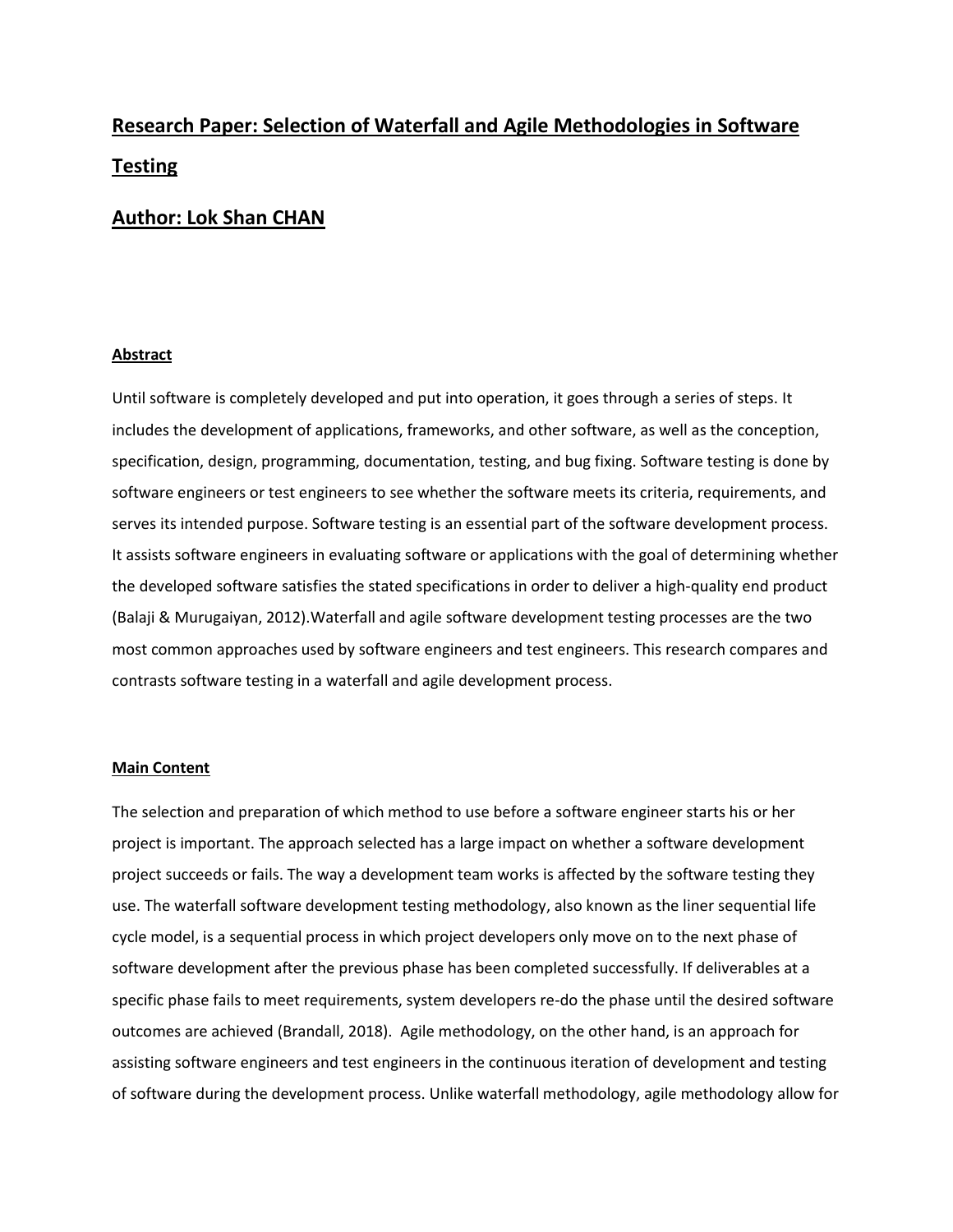concurrent development and testing of software deliverables. More collaborations among the client, software engineers, managers, and test engineers are possible with agile methodology (Van Casteren, 2017).

Since it is one of the simplest models to handle, software engineers favor waterfall methodology over agile methodology. It can be used in projects with unique deliverables at each phase. This means that software engineers move on to the next phase of the project after ensuring that the previous one complies with all project requirements. Smaller projects with clearly understood requirements benefit from the waterfall approach (Brandall, 2018). Waterfall processes and outcomes, unlike agile methodology, are well known. Processes and results are well known at every phase of the project due to the simplicity of its method. Software engineers understand what they are expected to achieve in a certain amount of time. In contrast to the agile methodology, the approach is cost effective, and software engineers are able to prevent mistakes at the early stages of project development and quickly find and correct bugs (Brandall,2018). In contrast to agile software testing, waterfall software testing makes it difficult for software engineers to make improvements to previous project deliverables. It is a form of organized software development technique that can be very rigid at times. Since the Agile methodology is so adaptable, improvements to the project can be made even after the initial preparation has been completed. Furthermore, the technique is not appropriate for large-scale projects.

Testing occurs after the build phase in a waterfall methodology, while testing occurs simultaneously with software development in an agile methodology. One of the major drawbacks of the waterfall approach is that collecting and documenting project specifications at each stage of the development process can be time-consuming and challenging (Fair, 2012). It is difficult to expect project deliverables too early in the process while using the waterfall approach (Van Casteren, 2017).As a consequence, project assumptions can be inaccurate or inconsistent with client standards and expectations. Agile approach, in contrast to the waterfall approach, is a client-centered process that ensures the client is actively involved in all project phases. This means that all of the client's expectations are met. The waterfall approach starts with a list of client specifications, and software engineers work to fulfill those requirements. Furthermore, by using the waterfall software testing process, the risk is higher since the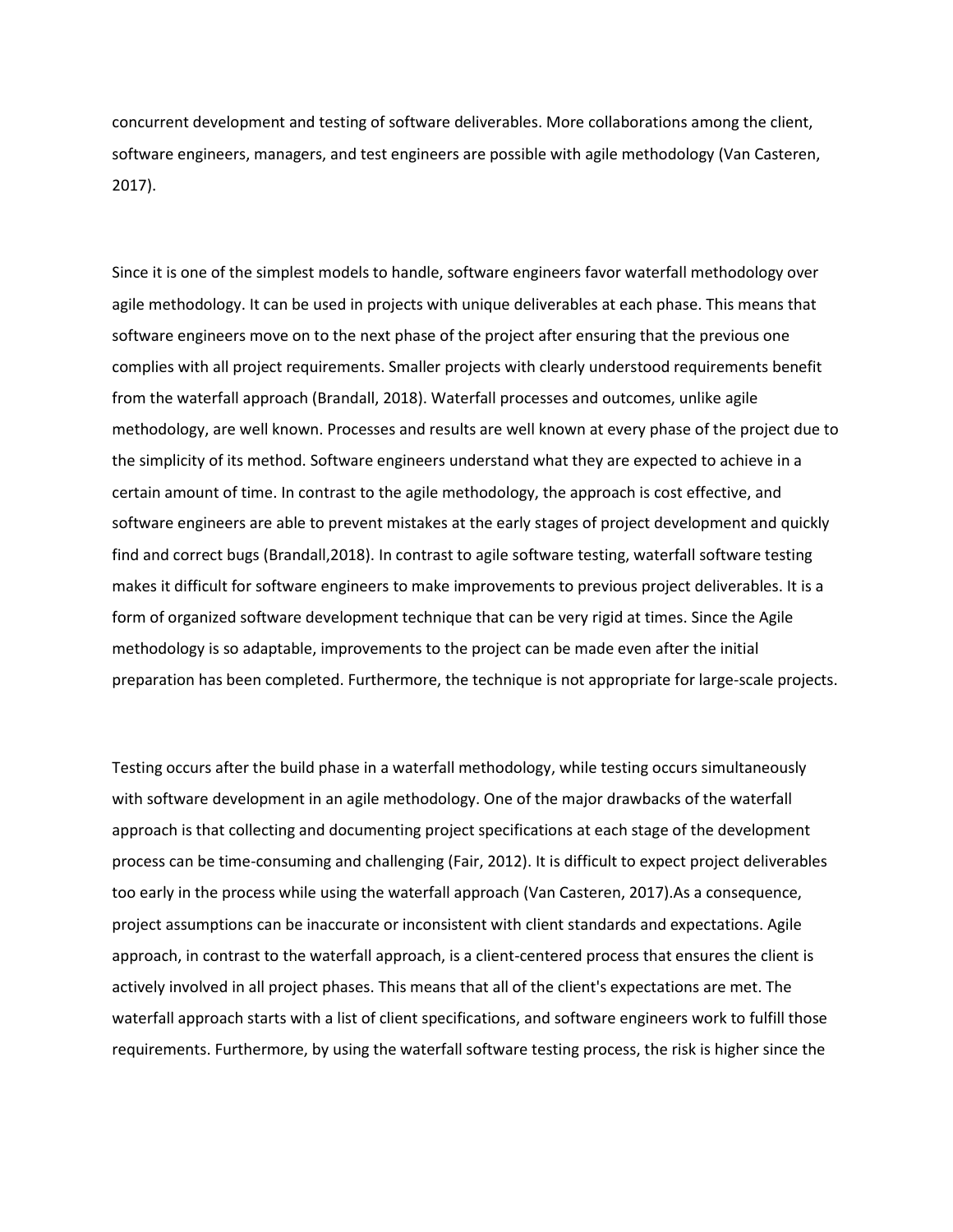potential for errors is greater, and if a single error occurs, it would necessitate going back a few steps to correct the bugs (Van Casteren,2017).

#### **Conclusion**

As a conclusion, the waterfall approach tends to be a more conventional software development testing strategy that does not place a high value on client participation in the software development process. The agile testing approach tends to be the most effective and appropriate software testing methodology. The development team is able to get client input and make improvements as needed because of the high degree of client participation. Since it is a continuous process, the methodology enables early detection of defects, and software engineer are able to deliver a high-quality end product that meets the client's needs. Despite the fact that the waterfall approach has specific goals and instructions and is easy to execute, it can be costly if the client is dissatisfied. This is because making improvements to the software in the event of client disappointment can be costly.

#### **Reference**

- Balaji, S. and Murugaiyan, M.S., 2012. Waterfall vs. V-Model vs. Agile: A comparative study on SDLC. International Journal of Information Technology and Business Management, 2(1).
- Brandall, B., 2018, Waterfall vs Agile: Which methodology is right for you? Accessed March18,2021 https://www.process.st/waterfall-vs-agile/
- Van Casteren, W., 2017, The Waterfall Model and Agile Methodologies: A comparison by project characteristics.
- Fair, J., 2012, Agile versus Waterfall: approach is right for my ERP project? Paper presented atPMI® Global Congress 2012—EMEA, Marsailles, France. Newtown Square, PA: Project Management Institute.
- Marti, R. C., 1999, Agile Software Development Principles, Patterns and Practices.